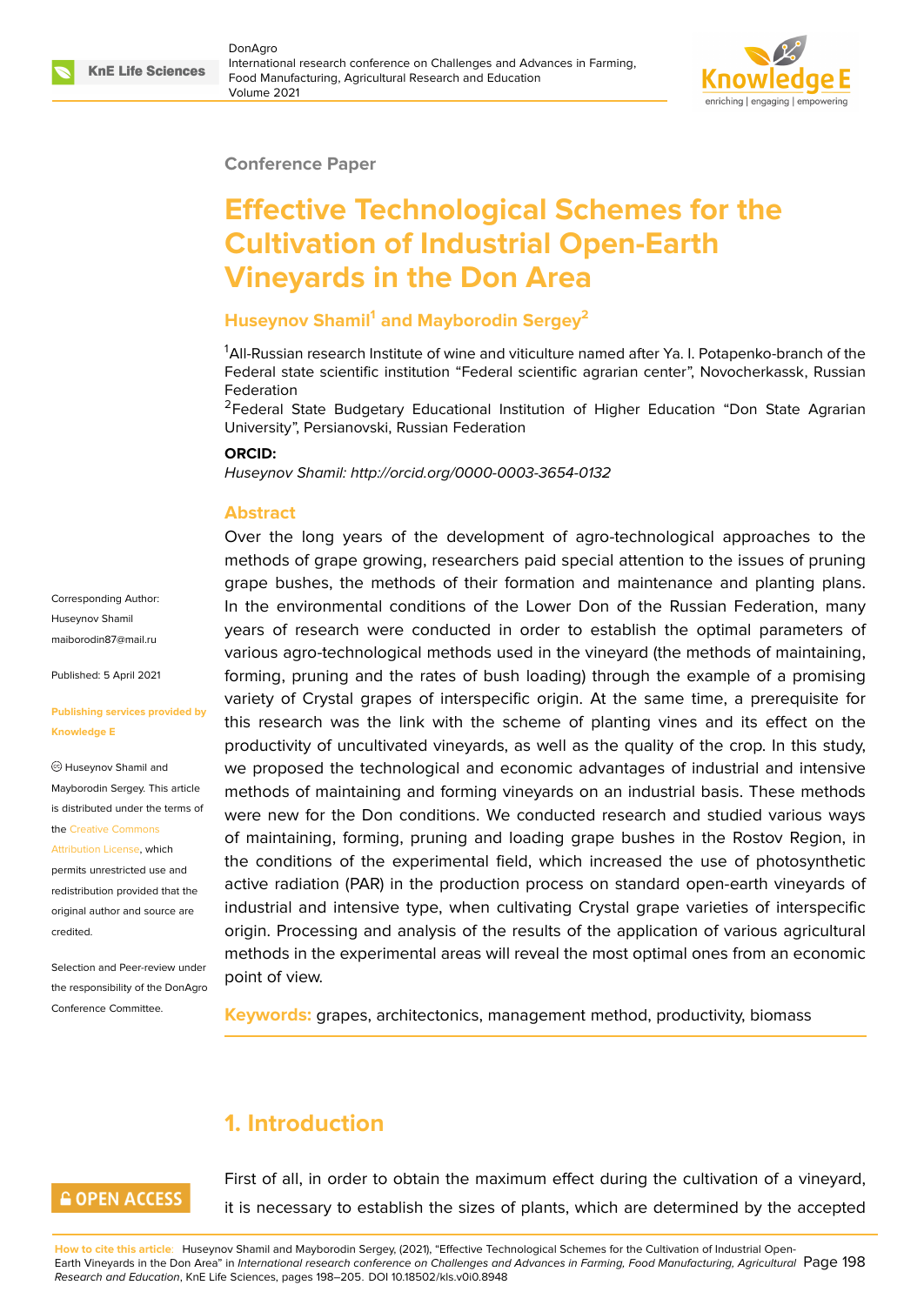methods of maintaining, forming and pruning grape bushes. It is equally important to form the architectonics and architecture of the vineyard (appearance), which allows creating conditions for an optimal nutrition regime of plants and providing them with the necessary conditions for growth and fruiting. They allow more full realization of the potential of grape bushes in the specific conditions of plant growth. Therefore, the study of the reaction of a vine plant in the manifestation of the main agrobiological signs, using various agro-technical methods, is of great scientific and practical interest.

# **2. Methods and Equipment**

The grafted vineyards (Kober 5BB rootstock) of Crystal varieties were located in the area of Novocherkassk, Rostov Region. The vineyards were formed in the spring of 2006 according to the scheme 3.0 x 0.5-0.7-1.5 m.

The field experiment was set up in 2011, and the statistical analysis of the experimental data was carried out in accordance with the methodology of the field experiment according to B.A. Dospekhov. Agrobiological surveys and observations were performed according to the generally accepted methodology of agrotechnical research [3, 4].

The experimental vineyards allowed various methods of plant management. In addition, they included planting schemes, methods of forming and pruning bushes.

During many years of the experiment, we studied the following: a smal[l](#page-7-0) [cu](#page-7-1)pped formation, single and doubled Guillot, zigzag cordon, 2-sleeved high-punched, Y-type, heart-shaped umbrella (the first five of which are protected by patents for inventions) and such methods of performance as simplified single tier trellis (100 cm high) and standard 2- and 3-tier vertical trellis.

#### **3. Results**

As a result of numerous studies carried out both in our country and abroad it was found that among the variety of agro-technical techniques used in the vineyard, the most powerful impact on the vitality of a grape plant is exerted by the methods of maintaining, forming and pruning bushes. These agricultural methods allow giving the plants a specific configuration that is most effective for the assimilation of photosynthetic active radiation (PAR) falling on the plants and contribute to the broad mechanization of the processing of vineyards. The optimization of the above parameters of agricultural methods contributes to the creation of conditions for the development and rational placement in the plane of the trellis of leaf-stemming apparatus [5, 6].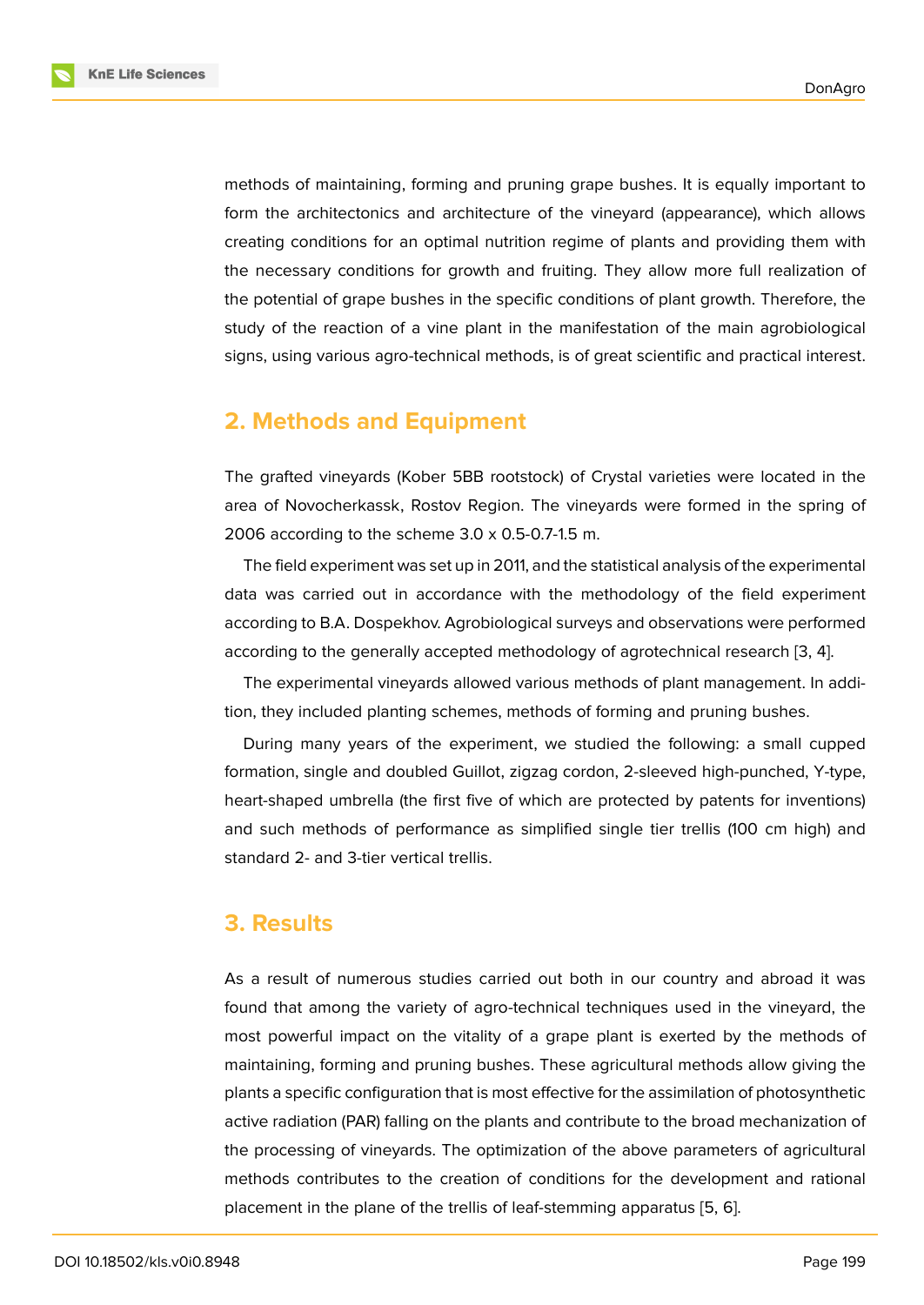In specific environmental conditions the parameters of a grape bush in a vineyard are interrelated both by the biological characteristics of cultivated varieties and mainly by the rate of bushes loading. The nature of the placement of the leaf apparatus in relation to the PAR falling on the plants, are interrelated with methods of maintenance, which in turn determine the structure of the bushes, i.e. their architectonics and the volume of the crown space where the leaf-stemming apparatus is located.

Otherwise things being equal the productivity of PAR depends on the density of leaves in a unit of crown space. Therefore, during the creation of highly productive plantations, it is necessary to create conditions for the increase of crown space of bushes, which can increase the plants loading with a leaf-stem apparatus without loss of radiation and temperature conditions. They help to increase the productivity and economic efficiency of grapes. In this case, it is necessary to take into account not only the biological characteristics of the varieties, the climatic conditions of the regions, but also the methods of cultivation, as well as the direction in the use of the crop [4, 7].

In the course of the studies we noted that the Crystal grape variety is very sensitive to the applied agricultural practices, first of all to the scheme of planting bushes, f[or](#page-7-1)[ma](#page-7-2)tion and the method of maintaining and pruning.

This effect was reflected in the size of plants, and, consequently, in the formation capacity in relation to bushes loading. Thus, the transition to high-standard vineyard management systems with free development of the leaf-stemming apparatus allowed increasing the rate of plant loading by 15–20%, compared to medium-stem formations with vertical growth on the trellis. A similar trend was noted in medium-standard stands with the use of compact planting of bushes with small cupped and other bushes. The data are given in table 1.

The objective biological indicator by which it is possible to assess the reaction of a variety to the conditions of the growing environment are the indicators of the fruitfulness of shoots, which are closely related to the growth energy of the shoots. As a rule, the plants that are characterized by increased values of these indicators are more productive.

The maximum economic effect from the cultivation of a particular grape variety under certain environmental conditions can be achieved only by the creation of favorable conditions in the vineyard for the growth and development of shoots that contribute to high initiation of generative organs in the buds of wintering eyes [8, 9].

We noted that Crystal variety, under the conditions of the experiment, was characterized by very high fruitfulness, and therefore did not significantly respond to the method of maintaining and forming, and even to loading standard of the bu[sh](#page-7-3)[es](#page-7-4). The proportion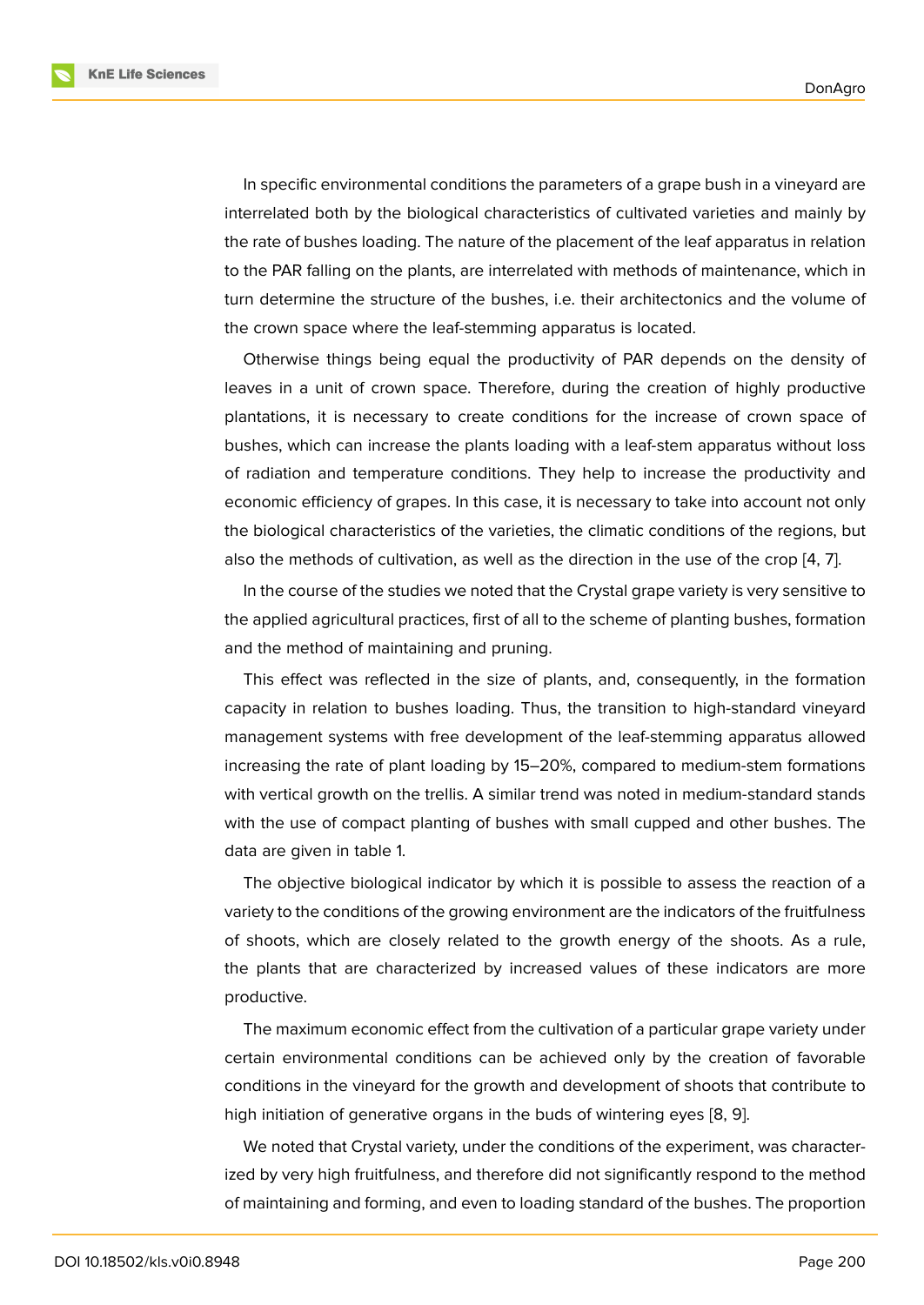of fruitful shoots in all variants of the experiment was high (from 89 to 99%). The data is presented in Table 1.

At the same time, it is necessary to note the advantage of this indicator in the formation of a small cupped, where a short pruning of vines was used. Thus, the analysis of the data in Table 1 shows that in the plantations with relatively large bushes (zigzag cordon, 2-sleeved high-stemmed, Y-type), the proportion of fruiting shoots in the total structure of bush loading was in the range from 89 to 93%, in plantations with a small cupped formation of 95 - 99%.

TABLE 1: The fruitfulness and productivity of shoots of Crystal grape variety, with a different planting pattern and method of forming bushes in average for 2011 - 2019

| <b>Bush</b><br>formation        | Planting<br>pattern, | Loading standard, shoots |        | Fruiting<br>shoots, % | Coefficients |       | Productivity<br>of shoots.<br>$q$ / $Crop$ |
|---------------------------------|----------------------|--------------------------|--------|-----------------------|--------------|-------|--------------------------------------------|
|                                 | $m \times m$         | on a bush                | th. ga |                       | $C_1$        | $C_2$ |                                            |
| Zigzag cordon                   | 3x1,5                | 28                       | 62     | 90                    | 1,61         | 1,78  | 193                                        |
|                                 | 3x0,7                | 15                       | 71     | 93                    | 1,80         | 1,94  | 232                                        |
| 2-sleeved<br>high-punched       | 3x1,5                | 24                       | 53     | 92                    | 1,54         | 1,67  | 220                                        |
|                                 | 3x0,7                | 14                       | 67     | 93                    | 1,71         | 1,84  | 227                                        |
| Y-type                          | 3x1,5                | 27                       | 60     | 89                    | 1,44         | 1,62  | 176                                        |
|                                 | 3x0,7                | 15                       | 71     | 93                    | 1,67         | 1,80  | 209                                        |
| Small cupped                    | 3x1,5                | 29                       | 64     | 95                    | 1,85         | 1,95  | 204                                        |
|                                 | 3x0,5                | 13                       | 87     | 99                    | 2,03         | 2,06  | 231                                        |
| Umbrella                        | 3x1,5                | 26                       | 56     | 88                    | 1,50         | 1,70  | 200                                        |
|                                 | 3x0,5                | 14                       | 86     | 93                    | 1,50         | 1,76  | 177                                        |
| Heart-shaped                    | 3x1,5                | 26                       | 58     | 92                    | 1,62         | 1,76  | 217                                        |
|                                 | 3x0,5                | 14                       | 93     | 93                    | 1,57         | 1,69  | 170                                        |
| <b>Guillot without</b><br>spurs | 3x1,5                | 24                       | 53     | 89                    | 1,46         | 1,65  | 195                                        |
|                                 | 3x0,7                | 14                       | 67     | 93                    | 1,64         | 1,76  | 185                                        |
| Average for all<br>options      | 3x1,5                | 26                       | 58     | 91                    | 1,63         | 1,79  | 201                                        |
|                                 | 3x0,5-0,7            | 14                       | 77     | 94                    | 1,74         | 1,85  | 204                                        |
| $HCP_{05}$                      |                      | 10,2                     |        |                       |              |       |                                            |

Therefore, the Crystal variety in plantation of this type fits into the technological schemes of the cultivation of high-stemmed industrial vineyards, with the widespread use of mechanization in most technological operations, including mechanized pruning of bushes, providing short (3-5 eyes) pruning of vines.

In mid-stemmed plantations with bushes: Umbrella, heart-shaped, Guillot, long pruning of vines (10-15 eyes) is the main component, thus short pruning of vines is not effective in this regard [2, 10].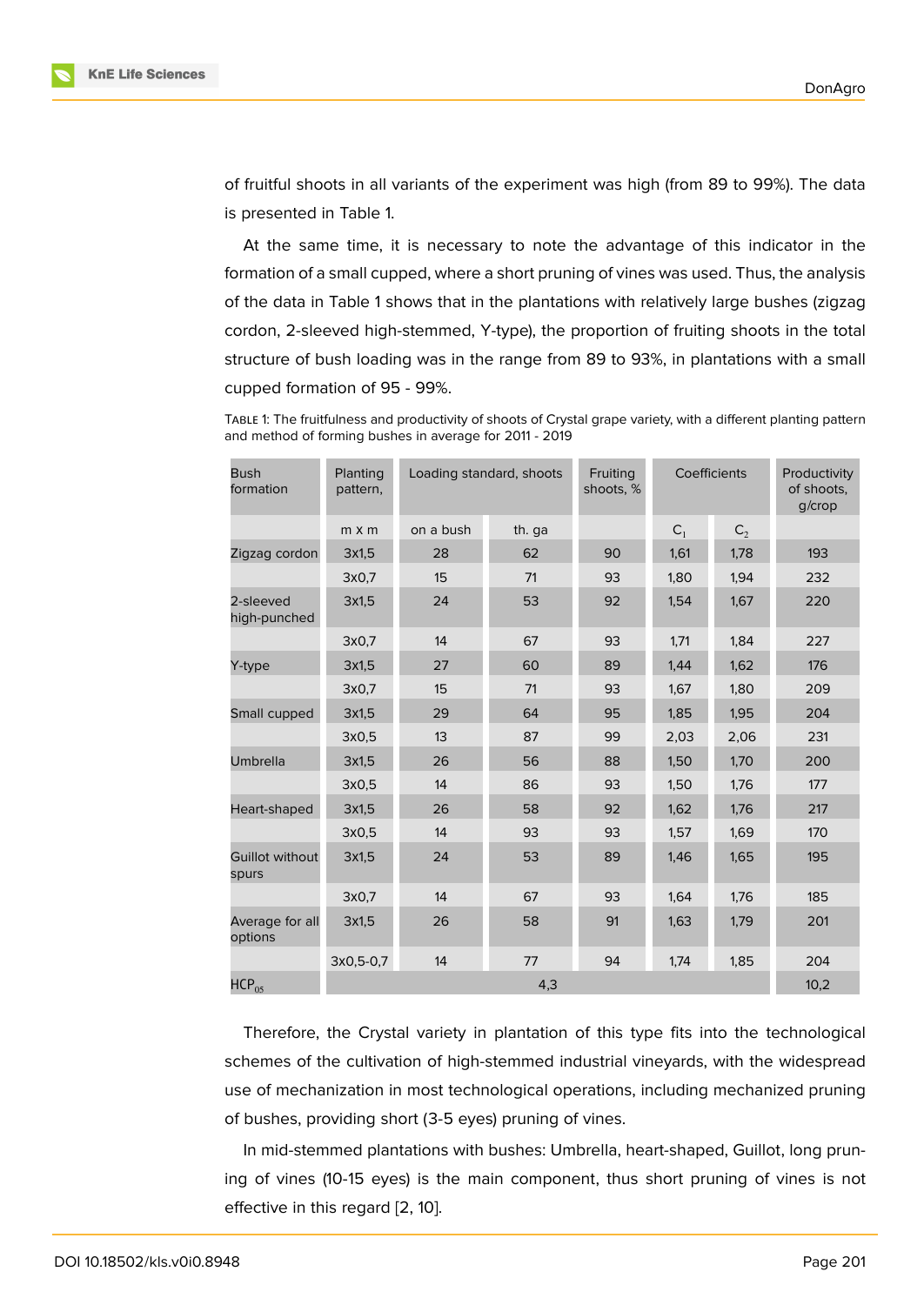In addition to the fruitfulness of the shoots the equally important indicator in characterizing the reaction of the bush to the applied agricultural practices is the size of bunch. It has decisive role in the formation of indicators of shoot and bush productivity. It was noted that the size of the bunch had a scheme of planting bushes. Thus, in average for all experiment variants, larger clusters developed with rare planting of bushes (130 grams versus 120 g). Although in general this did not affect the indicator - "shoot productivity", which is confirmed by the data in Tables 1-2.

As a result we see that all the agro-technical methods used in the vineyard had an impact on the yield and quality of the berries. It was found that the grape variety determines the direction of use of the crop in specific environmental conditions, and advanced agricultural practices determine its maximum possible value with the required technological conditions of berry juice.

Under the experimental conditions, the decisive impact on the performance indicators of the production of Crystal grapes was made by: shape of bush, the method of its maintenance and loading standard. We see that the highest parameters of loading (87 thousand bp / ha) were achieved in plantation with a small cupped form of bushes with a planting pattern of  $3 \times 0.5$  m. The increase in the distance between the bushes to 1.5 m led to the decrease in loading standard 1.36 times (64 thousand bp / ha), which was shown Table 2.

It can be explained by the fact that the decrease in the number of plants per unit area leads to the increase in architectonics, i.e. their sizes, which go beyond the optimal ones for this method. As a result, growth processes in the vineyard are intensified, which lead to crown closure, in a limited small cupped formation by the crown space of the bush, and as a result, excessive thickening of shoots and leaf apparatus, as well as the decrease in the fruitfulness of shoots and photosynthetic activity of plants [6, 7, 11]. A similar reaction to the increase in the distance between plants was with the use of relatively small formations: Umbrella, Heart-shaped, Guillot. In this case, the size (habitus) of the bush does not grow in the space in the trellis plane, which lea[ds](#page-7-5) t[o](#page-7-2) [the](#page-7-6) decrease in the load of shoots and the yield of the bush [12].

It is also noted that the average long-term yield of the Crystal variety in plantations with a small cupped structure on a simplified single-wire trellis, with both bushes planting patterns, is in the range from 13.2 to 20.0 t / ha (Table 2[\) w](#page-7-7)hich is significantly higher than, for example, in plantations with a high-stem 2-sleeved formation - 11.6 and 15.4 t / ha. At the same time, there were no significant differences in the indicators of crop quality between the experimental variants. We should note good cumulative ability of sugar of Crystal grape variety. Even in the experiment with the maximum yield (20.0 t /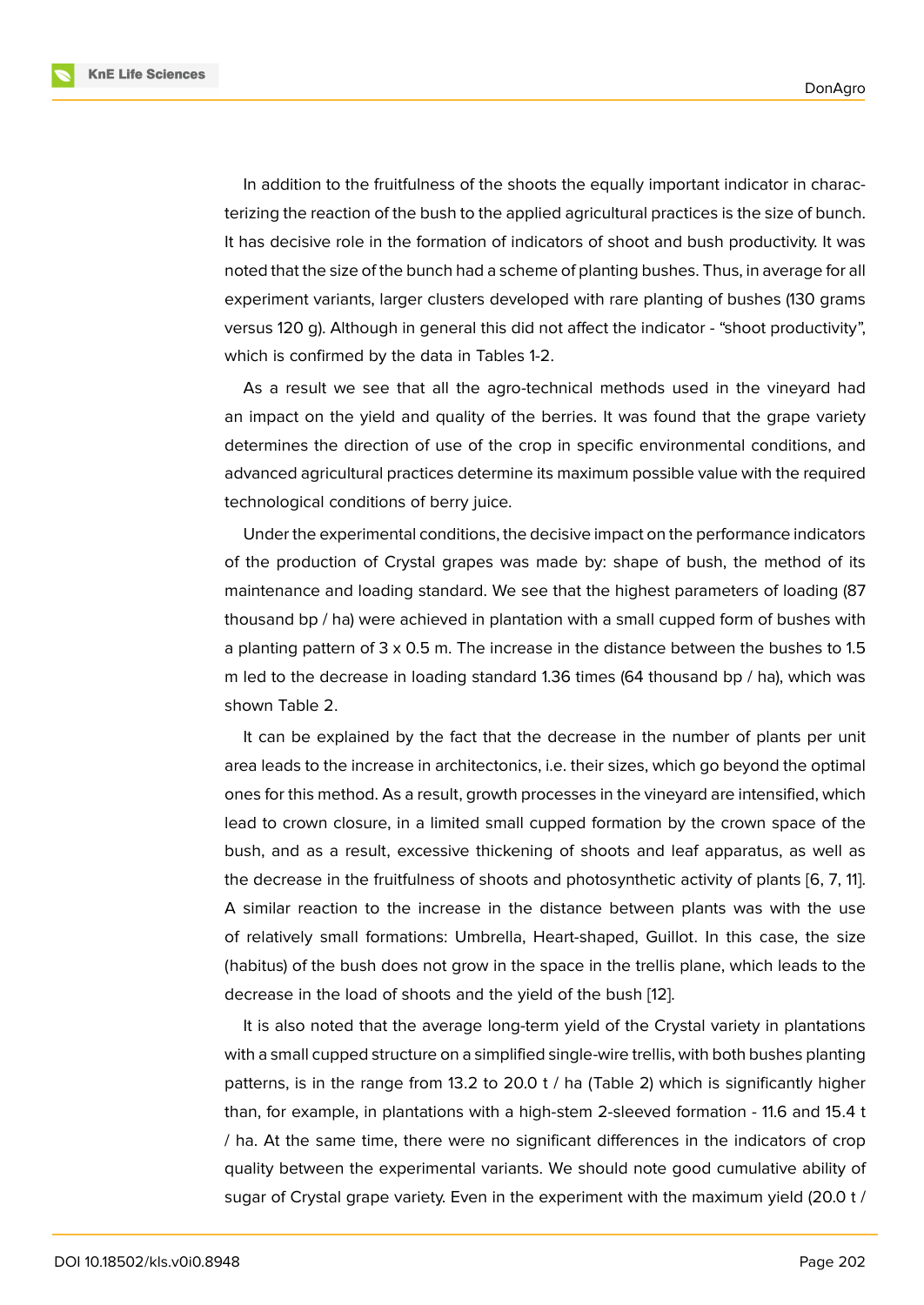| <b>Bush formation</b>      |           | Planting Loading Average pattern,<br>g shoots/ha | standard, mass m x m th. bunches, | Yield      |      | Concentration in berry<br>juice, q / dm <sup>3</sup> |                   |
|----------------------------|-----------|--------------------------------------------------|-----------------------------------|------------|------|------------------------------------------------------|-------------------|
|                            |           |                                                  |                                   | of bushes. | t/ha | sugar                                                | titrating<br>acid |
| Zigzag cordon              | 3x1,5     | 62                                               | 120                               | 5,5        | 12,6 | 209                                                  | 4,9               |
|                            | 3x0,7     | 71                                               | 129                               | 3,6        | 17,1 | 215                                                  | 4,9               |
| 2-sleeved<br>high-punched  | 3x1,5     | 53                                               | 143                               | 5,2        | 11,6 | 218                                                  | 4,7               |
|                            | 3x0,7     | 67                                               | 133                               | 3,3        | 15,4 | 223                                                  | 4,7               |
| Y-type                     | 3x1,5     | 60                                               | 122                               | 4,6        | 10,3 | 209                                                  | 4,8               |
|                            | 3x0,7     | 71                                               | 125                               | 3,3        | 15,8 | 218                                                  | 4,8               |
| Small cupped               | 3x1,5     | 64                                               | 126                               | 5,9        | 13,2 | 210                                                  | 4,7               |
|                            | 3x0,5     | 87                                               | 114                               | 3,0        | 20,0 | 223                                                  | 4,9               |
| Umbrella                   | 3x1,5     | 56                                               | 133                               | 5,2        | 11,5 | 216                                                  | 5,0               |
|                            | 3x0,5     | 86                                               | 118                               | 2,5        | 16,5 | 225                                                  | 4,7               |
| Heart-shaped               | 3x1,5     | 58                                               | 134                               | 5,7        | 12,7 | 216                                                  | 4,9               |
|                            | 3x0,7     | 93                                               | 108                               | 2,3        | 15,6 | 223                                                  | 4,8               |
| Guillot without spurs      | 3x1,5     | 53                                               | 133                               | 4,4        | 9,7  | 232                                                  | 5,0               |
|                            | 3x0,7     | 67                                               | 113                               | 2,7        | 13,8 | 222                                                  | 4,9               |
| Average for all<br>options | 3x1,5     | 58                                               | 130                               | 5,2        | 11,7 | 212                                                  | 4,9               |
|                            | 3x0,5-0,7 | 77                                               | 120                               | 3,4        | 16,3 | 221                                                  | 4,8               |
| $HCP_{0.5}$                |           |                                                  | 8,7                               |            | 1,4  |                                                      |                   |

TABLE 2: Influence of bushes' planting pattern and formation method on the performance indicators of the Crystal variety, 2011 - 2019.

ha), a significant decrease in the sugar content in the berry juice did not occur, which was confirmed by the data in Table 2.

### **4. Discussion**

As a result of our experiments and analysis, we should note that, according to the characteristics of the reaction of plants to various agro-technical influences, a high adaptability of Crystal variety to the environmental conditions of Lower Don Region was determined. In almost all variants of the experiment, we noted the following: high fruitfulness of shoots and their productivity, as well as productivity of bushes with high technological conditions of berry juice. A more intensive (age-related) increase in the yield of bushes with rare plantings was noted in comparison with compacted plantings.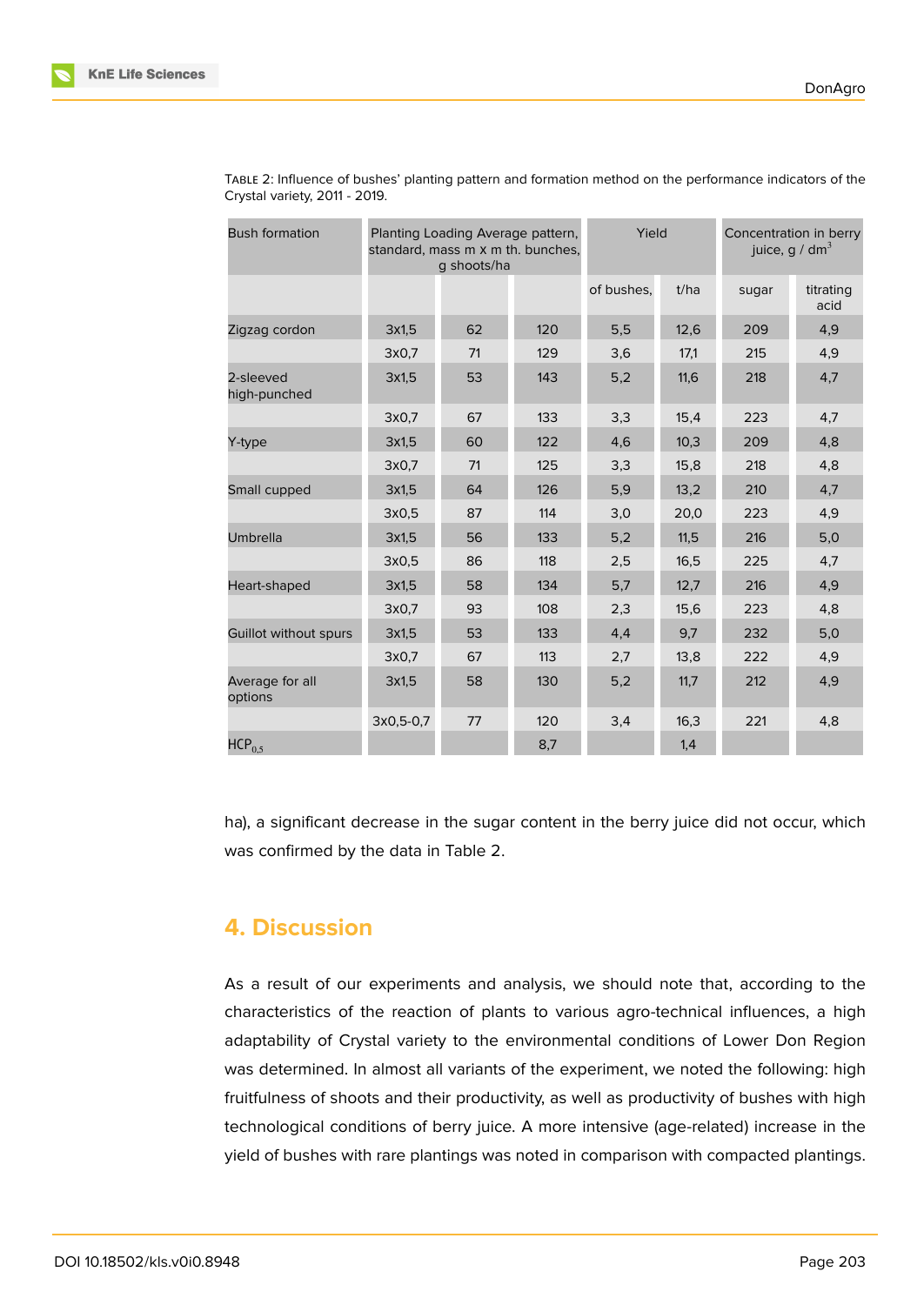#### **5. Conclusion**

In the conditions of Lower Don region, for open-earth high-stemmed vineyards of the industrial type of Crystal variety, the methods of maintaining bushes on one-twotier trellises with free development of shoots were more effective, with  $3 \times 1.5$  m planting pattern of bushes, with formations: zigzag cordon and Y-type. In intensivetype plantations (3 x 0.5 m), the highest labor productivity and productivity of vineyards was noted during the use of a medium-standard small cupped formation on a simplified single-wire trellis [2, 13].

There were no significant differences between the experiment variants by the terms of yield quality. The maximum sugar content in the berry juice in Crystal variety was in yield from bushes [fo](#page-6-0)[rm](#page-7-8)ed according to Guillot system  $-$  232 g / dm<sup>3</sup>, and the minimum in the experiment variant of Y-type  $-$  209 g / dm<sup>3</sup>, with the acidity of the berry juice 4.8 and 5.0 g /  $dm^3$  respectively.

The plantations with compacted and conventional planting of bushes during the formation of plants with relatively small bushes (small cupped, Umbrella, heart-shaped) have heavy fruiting earlier than others. Vine bushes with high stem formations: doublesided and zigzag cordons, Y-type and others enter heavy fruiting one year later [14, 15].

# **Acknowledgement**

The authors express their gratitude to the administration of Don State Agrarian University for their support in the research. They are also grateful to all the reviewers who made their valuable contribution to this paper.

### **Conflict of Interest**

The authors have no conflict of interest to declare.

### **References**

- [1] Egorov, E. A., Serpukhovitina, K. A. and Khudaverdov, E. N. (2002). *Sustainable Grape Production. Status and Development Prospects.* Krasnodar: North Caucasus Zonal Research Institute of Horticulture and Viticulture of the RAAS.
- <span id="page-6-0"></span>[2] Huseynov, S. N., Manatskov A. G. and Mayborodin, S. V. (2018). The Development of Technological Schemes for the Cultivation of Vineyards in the Don. *Magarach.*